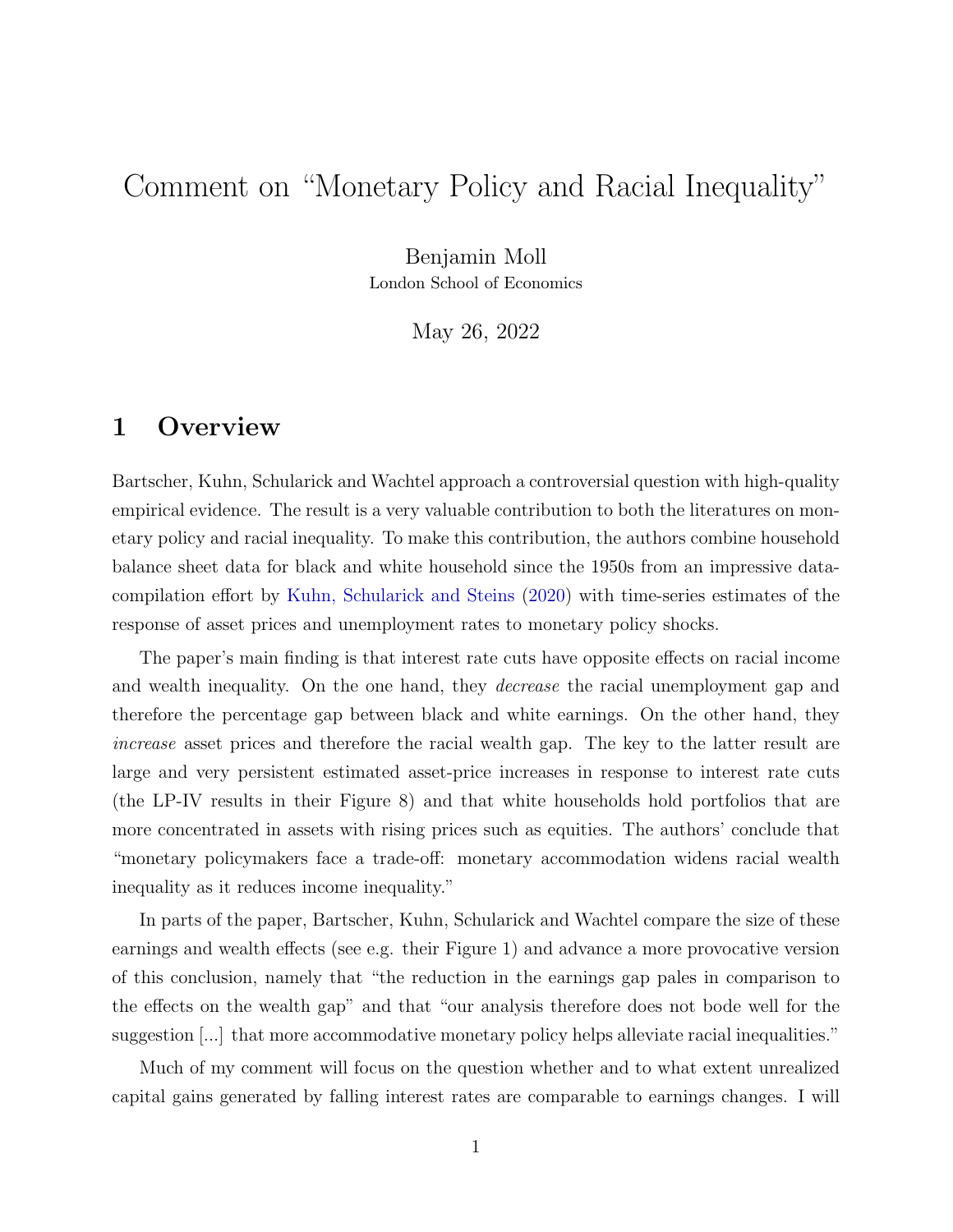first draw on discussions of this and related issues in the last one hundred years of economic thought. I will then comment on a strategy the authors use for making this comparison, namely to translate capital gains into consumption effects. Finally, I will draw on some of my own work that is relevant to the question at hand [\(Fagereng et al.,](#page-6-0) [2022\)](#page-6-0).

### 2 Apples versus oranges?

At various points of the paper, Bartscher, Kuhn, Schularick and Wachtel compare the earnings gains from accomodative monetary policy with the corresponding capital gains. This is, of course, an easy comparison to make: after all, both quantities are in dollars. However, a naive comparison like that in the authors' Figure 1 risks overlooking an important fact: the capital gains calculated by the authors are unrealized capital gains and do not automatically yield higher cashflows, disposable income or consumption. This raises the question whether this comparison in fact amounts to a comparison of apples and oranges? Put differently: are unrealized capital gains income? In particular those generated by a decline in interest rates?

#### 2.1 Unrealized capital gains in the history of economic thought

The question whether unrealized capital gains are income has a long tradition in economics, going back work by [Haig](#page-6-1) [\(1921\)](#page-6-1) and [Simons](#page-7-1) [\(1938\)](#page-7-1). In their work the answer is "yes": their proposed income definition – which is now known as "Haig-Simons income" – includes unrealized capital gains. A frequent next step in this line of argument is that capital gains should be taxed on accrual rather than realization.

However, this view soon received pushback, for example in Nicholas [Kaldor'](#page-6-2)s [1955](#page-6-2) classic book an "An Expenditure Tax."[1](#page-0-0) An excerpt is worth citing: "We may now turn to the other type of capital appreciation which reflects a fall in interest rates rather than the expectation of higher earning power. This in a sense is in an intermediate category  $[\dots]$  since the rise in capital values in this case [comes] without a corresponding increase in the flow of real income accruing from that wealth." This has the following implication: "For in so far as a capital gain is realized and spent  $\left[\ldots\right]$  the benefit derived from the gain is equivalent to that of any other casual profit. If however it is not so realized, there is clearly only a smaller benefit."

Kaldor's message is clear: if earnings are apples, unrealized capital gains due to declining interest rates are oranges. This difficulty, along with some other ones, ends up critically

<sup>1</sup>Also see [Paish](#page-7-2) [\(1940\)](#page-7-2) who does not reference [Haig](#page-6-1) [\(1921\)](#page-6-1) and [Simons](#page-7-1) [\(1938\)](#page-7-1) but makes a similar point.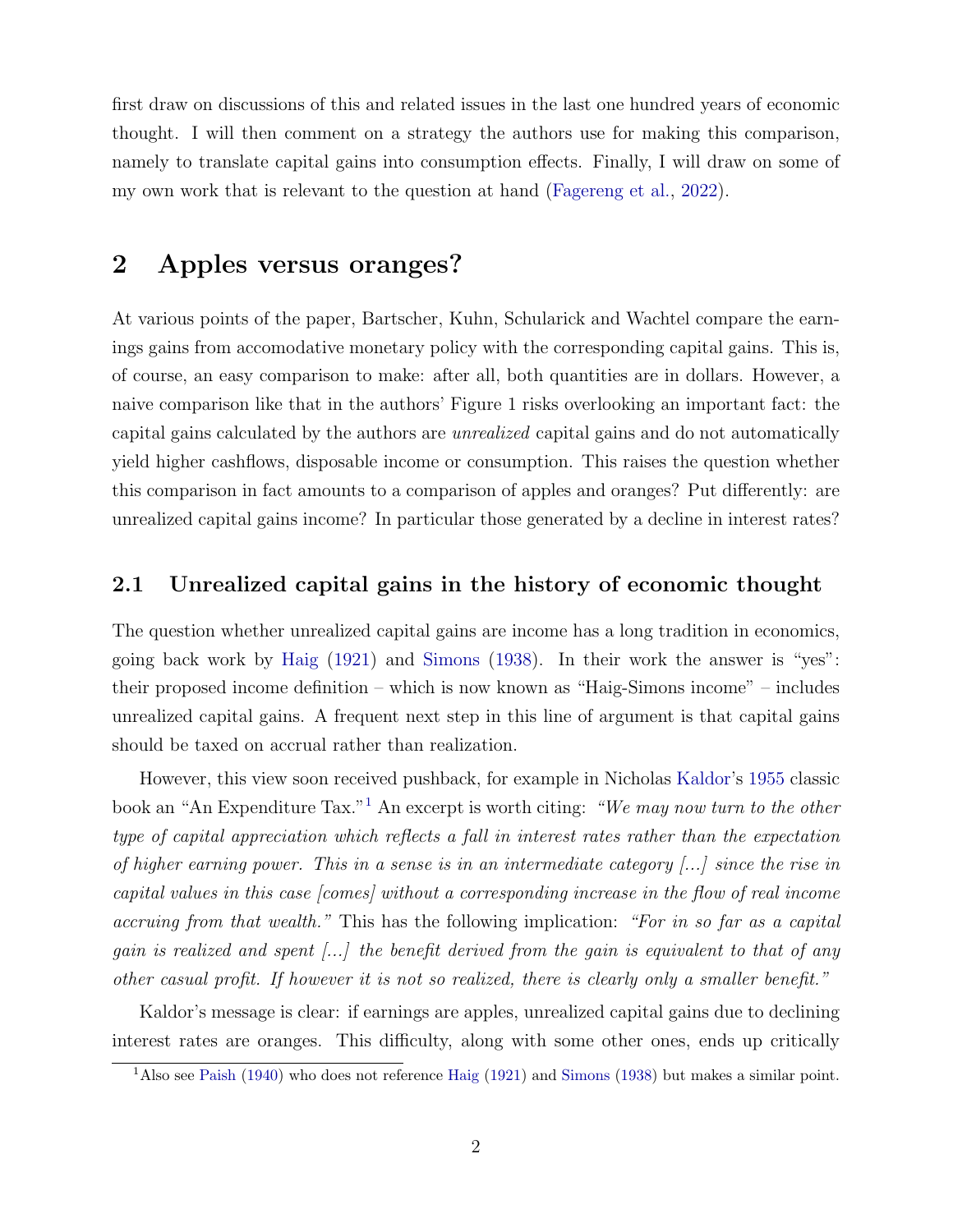influencing Kaldor's thinking about taxation: he concludes that it is exceedingly difficult to define a notion of income that would form good tax base. Kaldor's solution: an expenditure tax – hence the title of his book.

Since these early contributions a sizable and growing theoretical and quantitative literature in macroeconomics and household finance has examined the effect of asset-price changes on wealth and welfare inequality. See for example [Whalley](#page-7-3) [\(1979\)](#page-7-3); [Gomez](#page-6-3) [\(2018\)](#page-6-3); [Gomez and](#page-6-4) [Gouin-Bonenfant](#page-6-4) [\(2020\)](#page-6-4); [Catherine, Miller and Sarin](#page-6-5) [\(2020\)](#page-6-5); [Imrohoroglu and Zhao](#page-6-6) [\(2020\)](#page-6-6); [Moll](#page-7-4) [\(2020\)](#page-7-4); [Greenwald et al.](#page-6-7) [\(2021\)](#page-6-7); [Cioffi](#page-6-8) [\(2021\)](#page-6-8); [Fagereng et al.](#page-6-9) [\(2019,](#page-6-9) [2022\)](#page-6-0). Several contributions pursue lines of argument similar to Kaldor's, namely that unrealized capital gains, in particular those due to falling interest rates, should be treated differently from income gains. I especially recommend [Whalley](#page-7-3) [\(1979\)](#page-7-3) who provides a beautifully clear graphical analysis of a two-period model similar to that in [Moll](#page-7-4) [\(2020\)](#page-7-4) as well as the non-technical expositions by [Cochrane](#page-6-10) [\(2020\)](#page-6-10) and [Krugman](#page-6-11) [\(2021\)](#page-6-11).

#### <span id="page-2-0"></span>2.2 The authors' solution: from capital gains to consumption

Bartscher, Kuhn, Schularick and Wachtel are, of course, aware of the difficulty involved in comparing earnings gains with unrealized capital gains. They therefore propose to look at the consumption effects of capital gains rather than the capital gains themselves. The idea is simple: if households realize their capital gains (i.e. if they sell the asset whose price appreciates) and consume the proceeds, this gets around the apples versus oranges problem.

Unfortunately the authors' SCF+ data does not feature information on households' consumption. They therefore use an estimate for the marginal propensity to consume (MPC) out of capital gains from the literature, namely a cross-regional estimate of 3.2% from [Chodorow-](#page-6-12)[Reich, Nenov and Simsek](#page-6-12) [\(2019\)](#page-6-12), and apply this estimate to the wealth gains of both black and white households. Thus a wealth gain for white households of \$18,900 yields a consumption gain of  $3.2\% \times \$18,900 = \$605$  and a wealth gain for black households of \$3,300 yields a consumption gain of  $3.2\% \times $3,300 = $105$ , so that the relative consumption gain for white households is  $$605 - $105 = $500$  which is considerably larger than the accumulated relative earnings effect for black household of \$134. A practical difficulty is that the literature does not feature separate estimates of such MPCs out of capital gains by race. The authors address this shortcoming with a simple back-of-the-envelope calculation: they calculate how large differences in black and white MPCs would have to be in order to offset the relative income effect. They find that "black MPCs would have to be roughly three times larger than white MPCs for the relative consumption effect from capital gains to be as large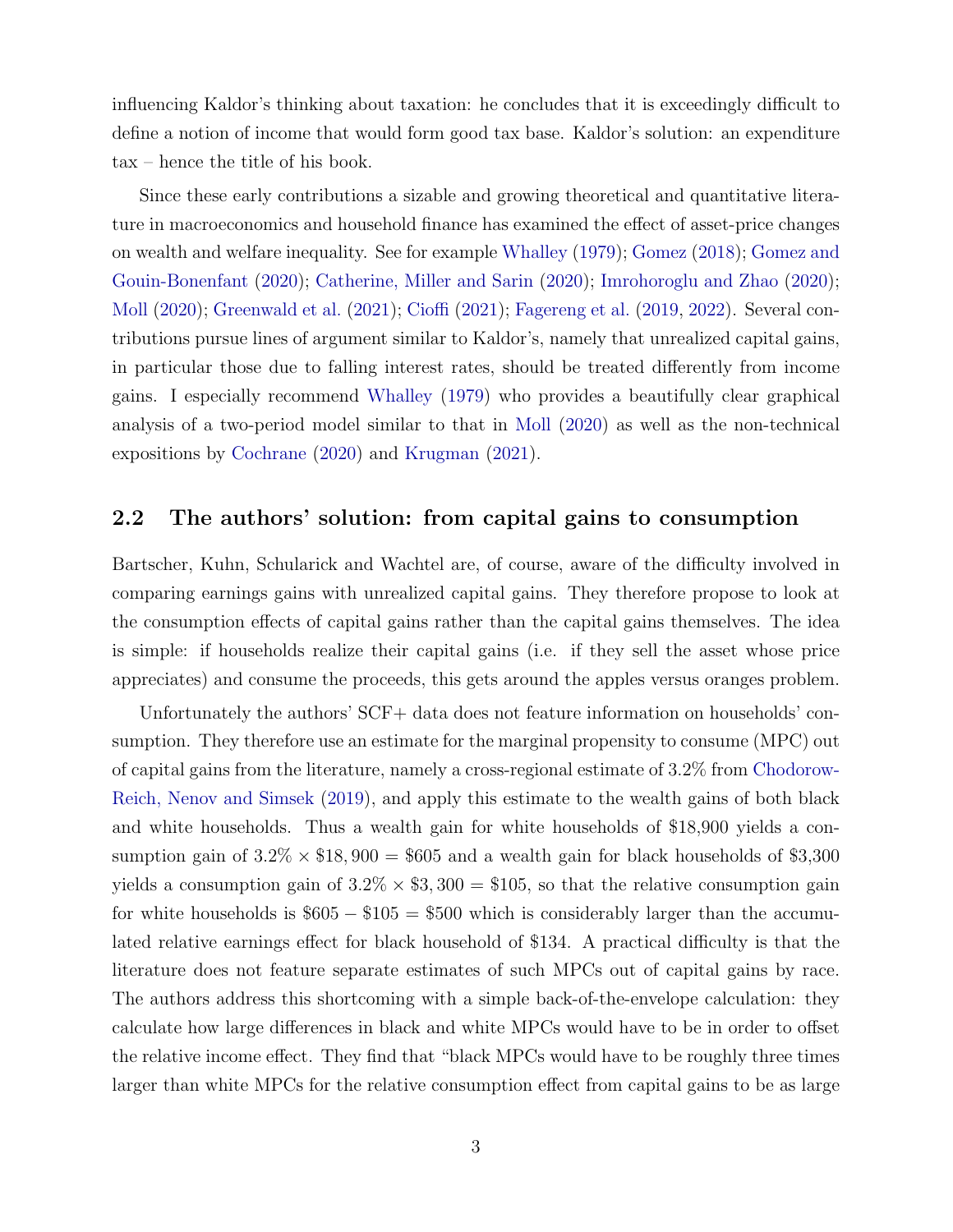as the relative earnings effect" and argue that such large black-white MPC differences are implausible.

This is a very useful and convincing line of reasoning. Given the data constraints faced by the authors, in particular the absence of consumption information, it is probably also the best they can do. In my view, it is however still not fully satisfactory. My main hesitation is that the estimated consumption effect is the outcome of multiplying three numbers estimated using completely separate datasets: household balance sheet positions from the SCF+ are multiplied with time-series estimates of asset-price responses to monetary policy shocks to get the wealth gains; these are then further multiplied with an MPC estimate from the crossregional analysis in [Chodorow-Reich, Nenov and Simsek](#page-6-12) [\(2019\)](#page-6-12) to get consumption effects. It is therefore unclear to what extent interest rate cuts actually translate into higher asset prices and higher consumption for those households in the SCF+.

#### <span id="page-3-1"></span>2.3 Alternative solution: equivalent variation of asset-price changes

It is therefore worth asking: are there any alternative ways to "translate the oranges into apples"? In recent work, [Fagereng et al.](#page-6-0) [\(2022\)](#page-6-0), we show that the answer is "yes": one can translate asset price changes due to interest rate cuts into a money-metric welfare measure that is comparable to income gains. More precisely, we provide a sufficient-statistics formula for the equivalent variation of asset-price changes. In the context of rising asset prices due to interest rates cuts, the formula answers the following question: what is the equivalent transfer the individual would have to receive to experience the same welfare change as from the asset-price increase?<sup>[2](#page-0-0)</sup> The formula takes the following form (here for the case of one asset – the paper extends it to multiple assets in a straightforward manner):

<span id="page-3-0"></span>
$$
\text{Welfare } \text{Gain}_i = \sum_{t=0}^{T} R^{-t} \left( \text{Sales}_{it} \times \text{Price Deviation}_t \right),\tag{1}
$$

where i denotes the individual, T is the length of the sample period,  $R > 1$  is a discount rate, Sales<sub>it</sub> are the net sales of the asset by the individual in year t, and Price Deviation<sub>t</sub> is the deviation of the asset price due to interest rate cuts. Under some additional assumptions, this price deviation can be computed as the percentage change over time of the asset's

 $2$ Our sufficient-statistics formula is a first-order approximation to the welfare gain and so the equivalent variation also equals the compensating variation, i.e. the net revenues of a planner who must compensate the individual for the asset price deviation, bringing her back to her welfare in the baseline scenario.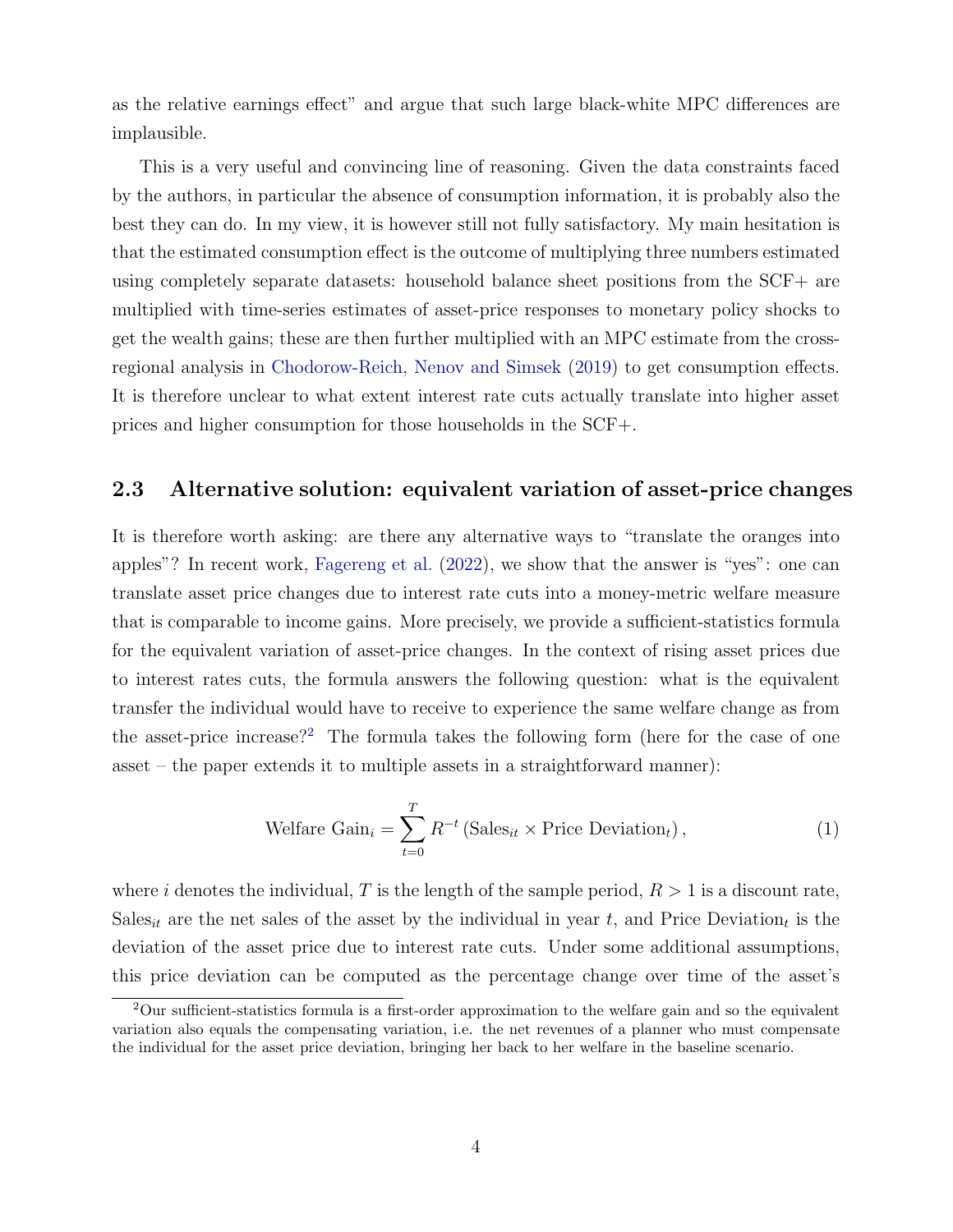price-dividend ratio:

$$
Price Deviationt = \Delta\% \left(\frac{\text{Price}}{\text{Dividend}}\right)t.
$$

Intuitively, an interest rate cut is an example of a discount-rate shock as in [Campbell and](#page-6-13) [Shiller](#page-6-13) [\(1988\)](#page-6-13). It thus leads to an increase in the asset's valuations as measured by its pricedividend ratio. The formula [\(1\)](#page-3-0) follows from an application of the envelope theorem and thus holds to first order.<sup>[3](#page-0-0)</sup>

The formula for welfare gains in [\(1\)](#page-3-0) generates two main insights. First, what matters are asset transactions, not asset holdings. Intuitively, higher valuations are good news for prospective sellers (those with  $Sales_{it} > 0$ ) and bad news for prospective buyers (those with  $Sales_{it} < 0$ . A particularly interesting case is an individual who owns assets but does not plan to buy or sell (Sales<sub>it</sub> = 0). For such an individual, rising asset prices are merely "paper gains", with no corresponding welfare implications. Second, asset price changes are purely redistributive. When asset prices rise, there is a redistribution of welfare from sellers to buyers. But since for every seller there is a buyer, summing formula [\(1\)](#page-3-0) across all parties and counterparties of financial transactions in the economy implies that the welfare gains aggregate to zero.[4](#page-0-0)

In [Fagereng et al.](#page-6-0) [\(2022\)](#page-6-0) we operationalize this approach using Norwegian administrative panel data on asset transactions for the time period 1994 to 2015 so as to identify the winners and losers of historical asset price changes over this time period (all asset-price changes, not just those due to monetary policy). The result is the white histogram labeled "welfare gains" in Figure [1\(](#page-5-0)a). As expected, the figure shows substantial dispersion, i.e. there are some large winners and some large loser, reflecting large sales and purchases; at the same time, the welfare gains and losses are centered around zero, reflecting the purely redistributive role of asset-price changes.

An important question is: how do these welfare gains compare to wealth gains from rising asset prices, i.e. the unrealized capital gains emphasized by Bartscher, Kuhn, Schularick and Wachtel? The second, grey histogram in Figure 1(a) plots exactly this quantity. The main observation is that, while welfare gains are centered around zero, wealth gains are centered about a large positive value. This reflects the fact that wealth gains accrue to all asset

<sup>&</sup>lt;sup>3</sup>The formula [\(1\)](#page-3-0) omits an effect that may be important in practice: that rising asset prices loosen collateral constraints thereby allowing for more borrowing and consumption. The formula can be extended to take this effect into account.

<sup>4</sup>However, since there are financial transactions between sectors of the economy (i.e., between households, the government and foreigners), we can have that the household sector as a whole benefits, but necessarily at the expense of another sector. In our empirical implementation, we find that the welfare gains of the Norwegian household sector approximately aggregate to zero.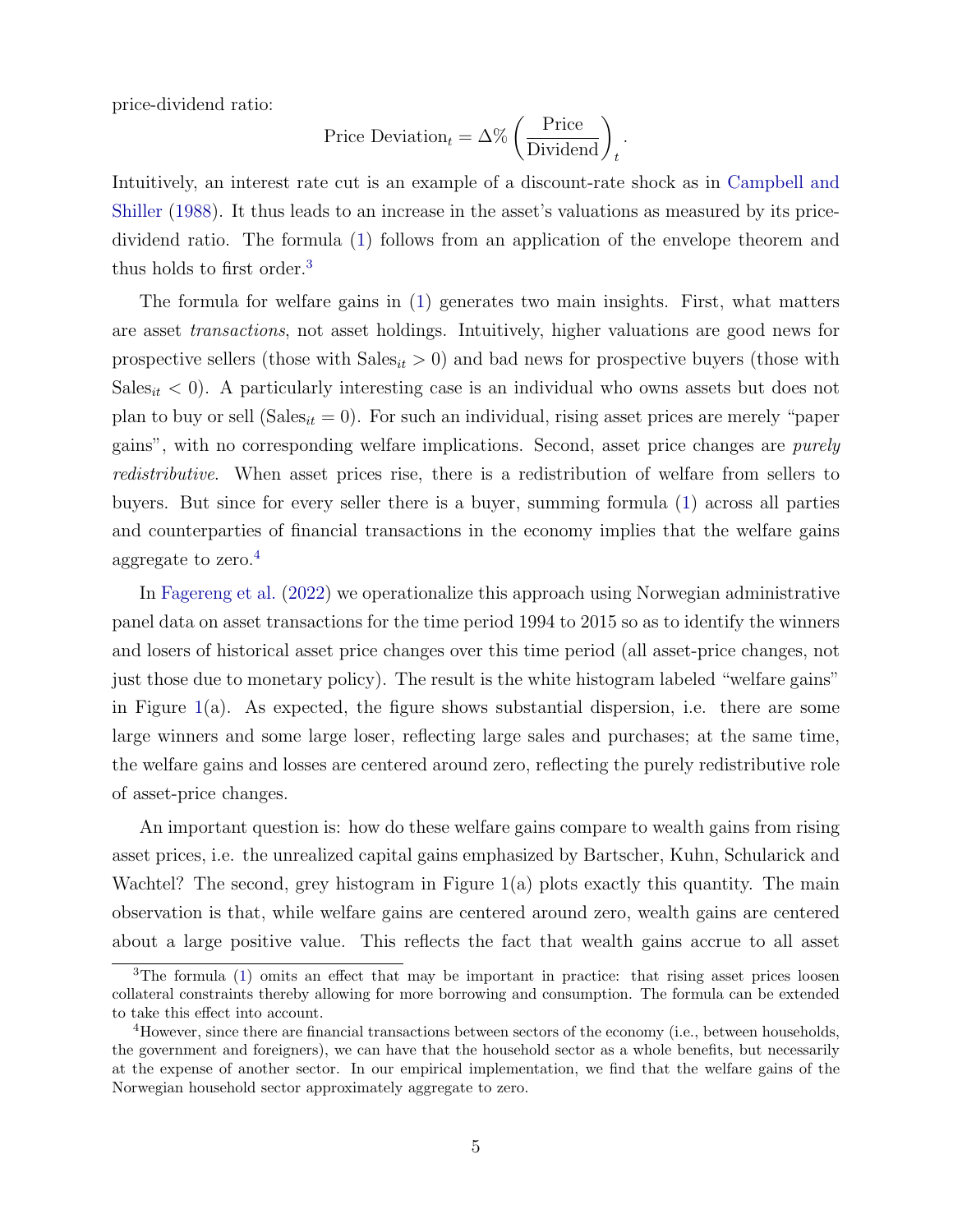

(a) Density of welfare gains versus wealth gains (b) Rank of welfare gain versus rank of wealth gains

<span id="page-5-0"></span>Figure 1: Comparing welfare gain (equivalent variation) and wealth gains

holders while welfare gains only accrue to asset sellers.

While this exercise shows that welfare and wealth gains have different densities, it is silent on the correlation between the two variables. To focus on this question, Figure  $1(b)$  $1(b)$ plots the average rank of welfare gains versus the rank of wealth gains. If welfare gains are perfectly correlated with wealth gain, the result should be a  $45^{\circ}$  line from 0 to 1. Conversely, if welfare gains are unrelated to wealth gain, the result should be a horizontal line at 0.5. Reality is somewhere in-between: empirically some individuals with large asset positions buy and hence loose in welfare terms; conversely, others with small positions sell and hence win. This finding also shows up in the wide bands for the 10th and 90th percentile welfare gains: within any given wealth gain rank, some individuals experience a very low welfare gain and others experience a very high one.

### 3 Conclusion

The implications of these considerations for the work of Bartscher, Kuhn, Schularick and Wachtel are clear: care is needed when comparing earnings gains and unrealized capital gains. In my view, a fully satisfactory comparison would require either a dataset with all of (i) household income, (ii) wealth, and (iii) consumption (as emphasized in Section [2.2\)](#page-2-0) or a dataset with all of (i) household income, (ii) wealth, and (iii) asset transactions (as emphasized in Section [2.3\)](#page-3-1). Unfortunately, neither is available in the United States.<sup>[5](#page-0-0)</sup>

<sup>&</sup>lt;sup>5</sup>The Panel Study of Income Dynamics (PSID) does feature information on all of household income, wealth, and consumption. However, it has a number of other downsides, including that it surveys households only every two years, potential issues with the reliability of the consumption data, and that it does not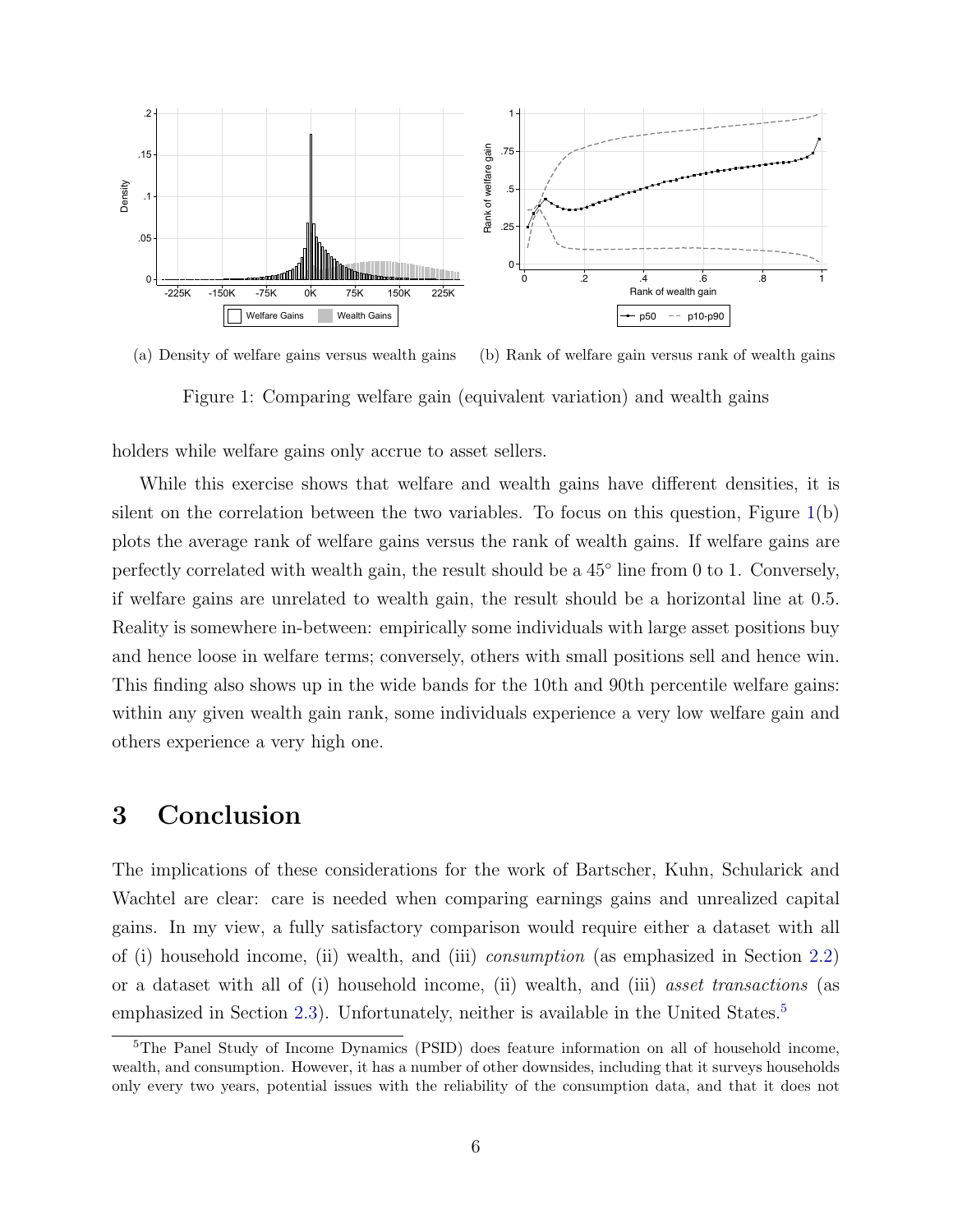Given the difficulty of comparing earnings gains and unrealized capital gains as well as the data limitations in the United States, the authors' provocative conclusion that accomodative monetary policy hurts overall racial inequality should be taken with a grain of salt. At the same time, the less provocative version of the conclusion stands: monetary policy seems to face a trade-off with respect to racial inequality in that interest rate cuts widen racial wealth inequality as they reduces earnings inequality. This is an important finding and constitutes a very valuable contribution in itself.

## References

- <span id="page-6-13"></span>Campbell, J. Y., and R. J. Shiller (1988): "The dividend-price ratio and expectations of future dividends and discount factors," The Review of Financial Studies, 1(3), 195–228.
- <span id="page-6-5"></span>Catherine, S., M. Miller, and N. Sarin (2020): "Social Security and Trends in Wealth Inequality," Working paper, Jacobs Levy Equity Management Center for Quantitative Financial Research.
- <span id="page-6-12"></span>Chodorow-Reich, G., P. T. Nenov, and A. Simsek (2019): "Stock Market Wealth and the Real Economy: A Local Labor Market Approach," NBER Working Papers 25959, National Bureau of Economic Research, Inc.
- <span id="page-6-8"></span>Cioffi, R. (2021): "Heterogeneous Risk Exposure and the Dynamics of Wealth Inequality," Working paper, Princeton University.
- <span id="page-6-10"></span>Cochrane, J. (2020): "Wealth and Taxes, part II," Blog post, available at [https://johnhcochrane.](https://johnhcochrane.blogspot.com/2020/01/wealth-and-taxes-part-ii.html) [blogspot.com/2020/01/wealth-and-taxes-part-ii.html.](https://johnhcochrane.blogspot.com/2020/01/wealth-and-taxes-part-ii.html)
- <span id="page-6-0"></span>Fagereng, A., M. Gomez, E. Gouin-Bonenfant, M. Holm, B. Moll, and G. Natvik (2022): "Asset-Price Redistribution," Working paper, LSE.
- <span id="page-6-9"></span>Fagereng, A., M. B. Holm, B. Moll, and G. Natvik (2019): "Saving Behavior Across the Wealth Distribution: The Importance of Capital Gains," NBER Working Papers 26588, National Bureau of Economic Research, Inc.
- <span id="page-6-3"></span>Gomez, M. (2018): "Asset Prices and Wealth Inequality," Working paper, Columbia University.
- <span id="page-6-4"></span>GOMEZ, M., AND EMILIEN. GOUIN-BONENFANT (2020): "A Q-Theory of Inequality," Working paper, Columbia University.
- <span id="page-6-7"></span>Greenwald, D. L., M. Leombroni, H. Lustig, and S. V. Nieuwerburgh (2021): "Financial and Total Wealth Inequality with Declining Interest Rates," NBER Working Papers 28613, National Bureau of Economic Research, Inc.
- <span id="page-6-1"></span>HAIG, R. M. (1921): The Concept of Income - Economic and Legal Aspectspp. 1-21. Columbia University Press, New York.
- <span id="page-6-6"></span>Imrohoroglu, A., and K. Zhao (2020): "Rising Wealth Inequality: Intergenerational Links, Entrepreneurship, and the Decline in Interest Rate," Working papers 2020-13, University of Connecticut, Department of Economics.
- <span id="page-6-2"></span>KALDOR, N. (1955): An Expenditure Tax. Routledge, London and New York, relevant excerpt available at [https://benjaminmoll.com/kaldor/.](https://benjaminmoll.com/kaldor/)
- <span id="page-6-11"></span>Krugman, P. (2021): "Pride and Prejudice and Asset Prices," Blog post, available at [https:](https://www.nytimes.com/2021/10/05/opinion/low-interest-rates-monetary-policy.html) [//www.nytimes.com/2021/10/05/opinion/low-interest-rates-monetary-policy.html.](https://www.nytimes.com/2021/10/05/opinion/low-interest-rates-monetary-policy.html)

accurately capture the very top of the income and wealth distributions.